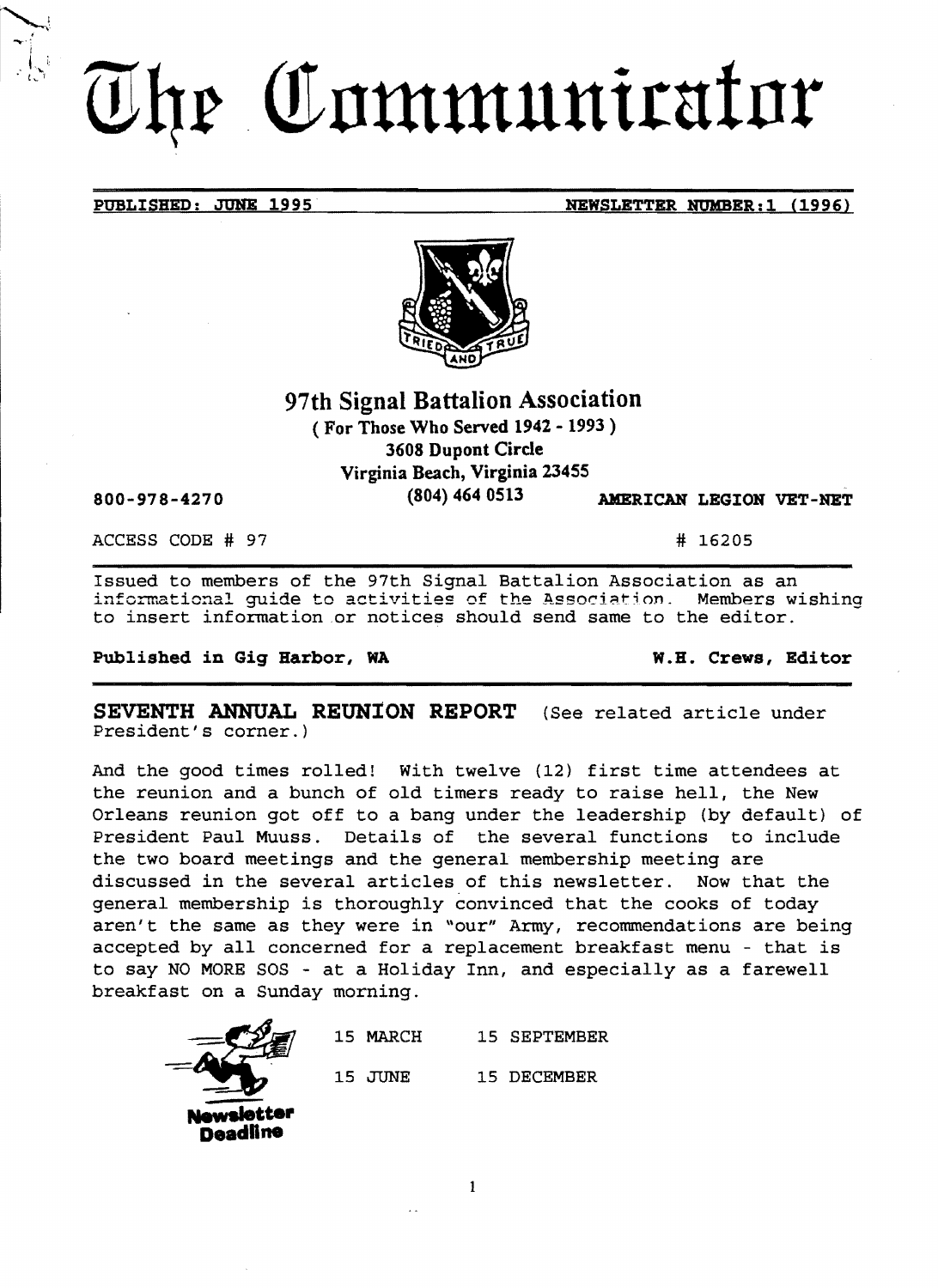#### **1996 REUNION, CORPUS CHRISTI, TEXAS**

Sam Sanchez, host at Corpus Christi has all but finalized plans for our 1996 reunion in that city. Tentative dates are 17 - 21 April 1996 at the "Quality Hotel Bayfront". Further details will be provided in later editions of the Communicator as they become available.

#### **1997 RE'ONION**

No definite plans or site selection were made at the New Orleans reunion for the 1997 reunion. Instead, members requested that Paul Muuss and Bud Brown investigate the possibility of our 1997 reunion being held in Colorado Springs, *CO;* Northern California; or Laughlin, Nevada. More info in a later edition of the Communicator.

#### **MINI REUNION**

The next scheduled mini reunion for the southeastern region is to be held in Huntsville, AL 5 - 8 October 1995. Cecil and Hilde Lisenby will be hosting this event. The hotel selected is Holiday Inn, Huntsville West, off I-65. Contact Person: Doris Harden, 1-800-826 9563. Attendees are responsible for making their own hotel reservations. Information flyers will be mailed by the Secretary at a later date. For further information contact: Cecil or Hilde Lisenby at 205-536 2260. All members are invited to attend.

#### **DUES**

As required under the Association by-laws, members are to be notified at least 60 days in advance that their dues are to be paid on 1 Jan of the current year. This requirement is normally met with the September newsletter. If you have not paid your current dues, please do so now. A Dues Form is provided at page 14 to assist members in this action. Further, a discussion of a "Lifetime Membership" for those members who forget to pay their dues on time is provided below.

#### **LIFETIME MEMBERSHIP PROGRAM**

The subject of "Lifetime Membership" was discussed and approved by the general membership at New Orleans. The program will be administered by the Secretary/Treasurer with the following specifics:

Cost: \$100.00

How Paid: Lump Sum or in four (4) equal payments of \$25.00.

Membership Card: Special Membership Card will be issued.

The rationale for this program is that many members belong to several veterans organizations and dues must be paid each year. It has become a problem remembering when and to whom the dues are to be paid. Further, it will make the duties of the Secretary/Treasurer much easier and the bookeeping will be minimized. Those members wishing to become lifetime members are encouraged to submit the required funds to the Secretary as soon as possible. Note: no consideration was discussed for the case of a member having paid his dues ahead of time, (Many members have paid through the year 1996) being given credit for the prepaid year $(s)$ .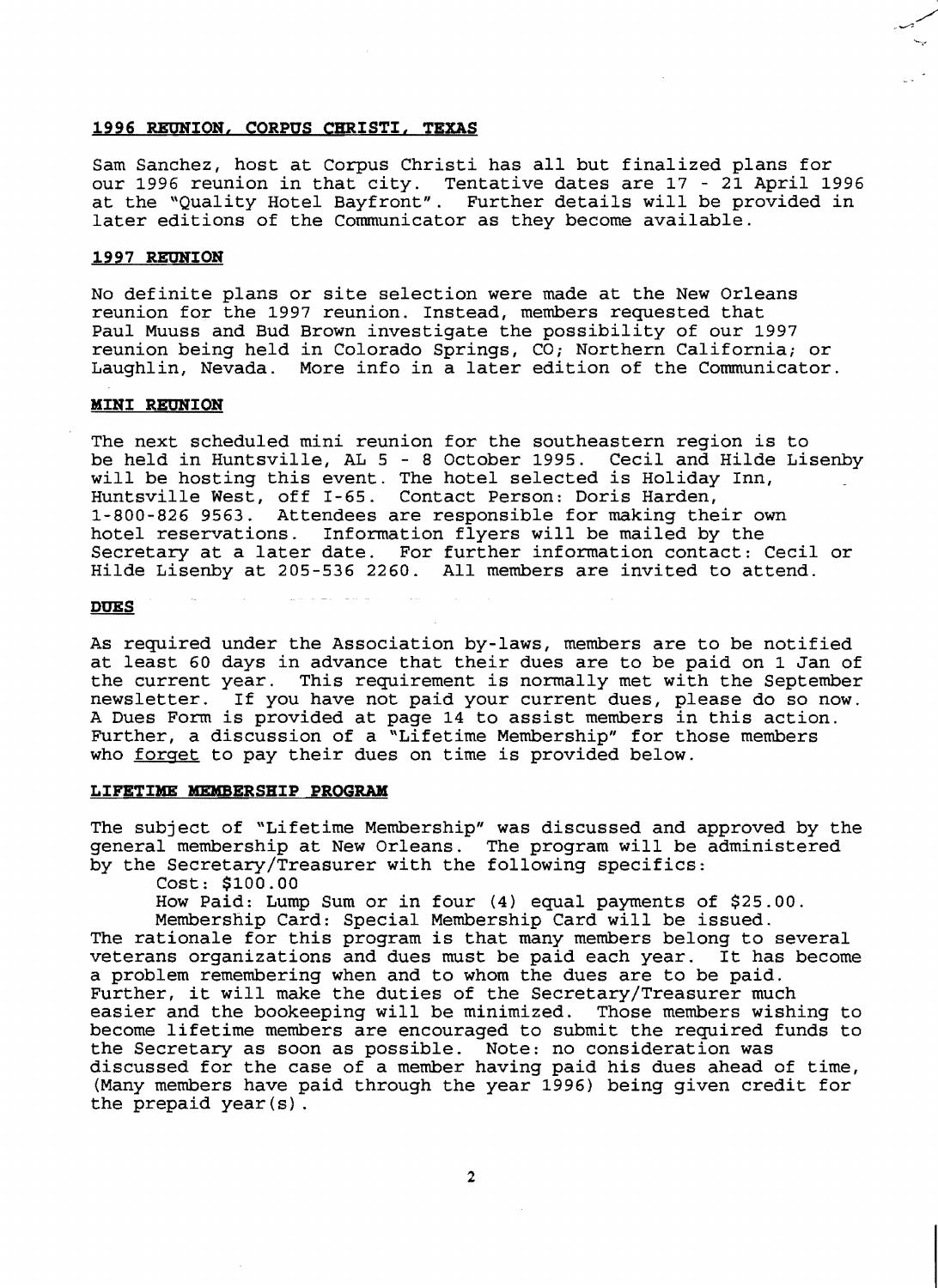#### **97TH SIGNAL BATTALION HISTORICAL BOOK**

After much searching and input from many members, the planned publication of the "51st Year Memorial *Book"* will not occur. It was deemed too much of a job for such a small organization to tackle. This task would require many, many hours of research and much professional help at too great an expense.

#### **RECIPES FOR** ~TRIED **AND TRUE** ~ **COOKBOOK**

Those members that did not have the opportunity to enter their own private "recipes" in our just published cookbook, don't despair. Emerick and Louise Miller have requested that additional recipes be included in later additions to the present cookbook. So hurry, hurry and get those additional recipes in to Louise. (See related article.) and recipe form on pages 12 and 13.) ,

#### **MEMBERSHIP ROSTERS**

 $\cdot$  ,  $\Lambda$ 

New membership rosters, both active and inactive, were prepared by the Secretary and distributed by him to active members in January. Others desiring copies of the rosters should send a SASE (.78) to the Secretary requesting same.

#### **SEARCHING FOR A LOST COMRADE.**

Members wishing to locate an old buddy but do not have the address and telephone number should submit full name, last known address, city<br>and state, and area of residence to George Zentner. George has access and state, and area of residence to George Zentner. to a "PC telephone disk" that contains over 80 million names, addresses, and telephone numbers. Send your request along with a "SASE, business size" for return of any names that are listed on the disk.

#### **ASSOCIATION "800" NUMBERS.**

The Association has its own telephone numbers. One of the lines provide direct 800 access. The numbers are: 1) 800-978-4270, Access code #97 must be used, 2) 804-464-9701. Members are encouraged to use either of the above numbers when desiring information relative to the Association.

#### **SIGNAL CORPS OFFICER CANDIDATE SCHOOL**

A search is being made for all persons affiliated with the Signal OCS Program (Ft Monmouth and Ft Gordon) 1941 - 1968. Graduates, cadre, and committee members. Anyone that took part in the program please contact Richard Green at (904) 752 6950 (Class 2-67).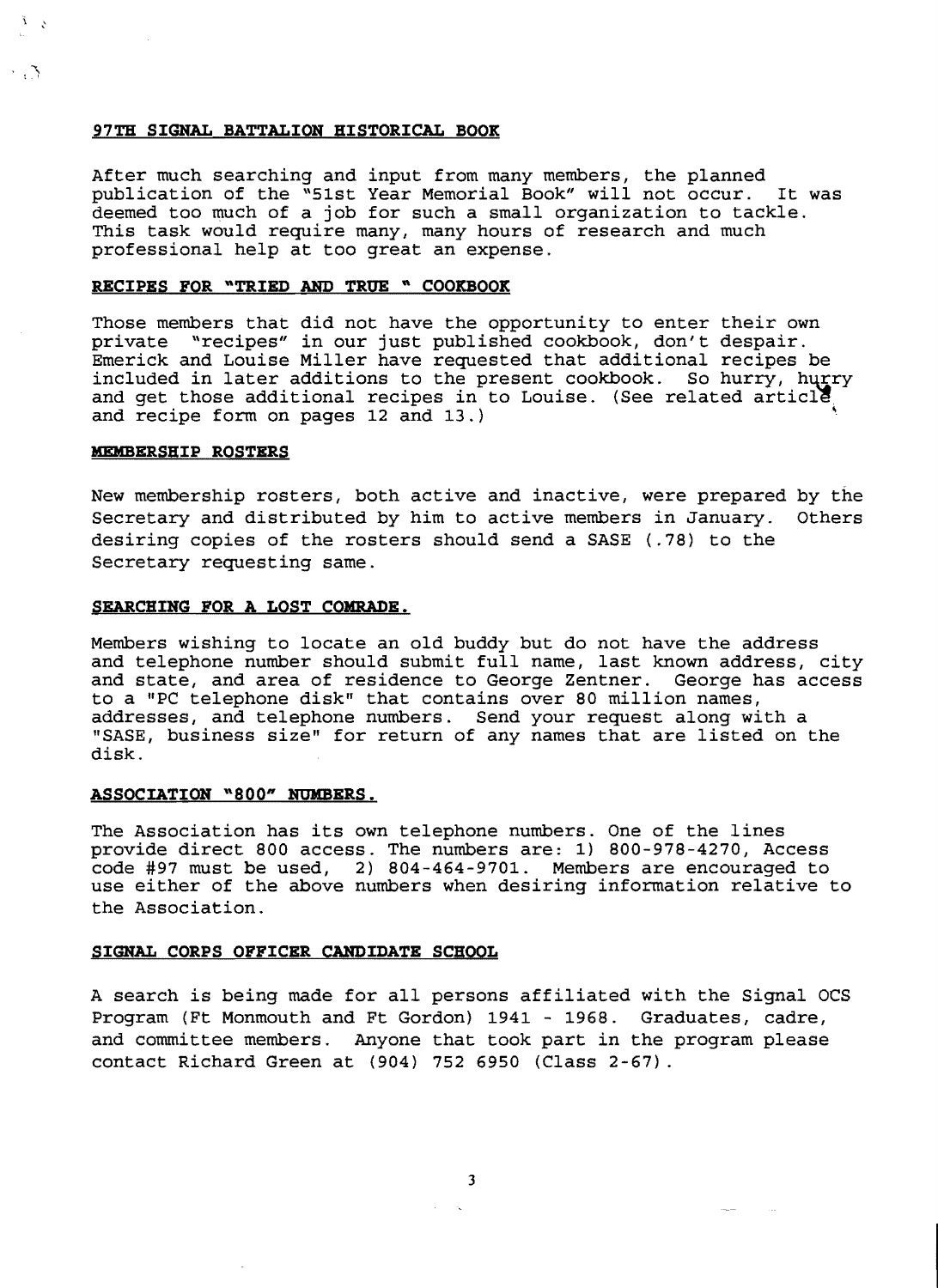# **ATTENDEES AT THE NEW ORLEANS REUNION. 19 -23- APRIL 1995**

Andre Arceneaus \* Betty Austin Rene Austin \* (Guest) Emilio Bandiero Denver Barnes Buddy Beane *Pete Besselman*  Gloria Besselman Ray & Ersilia Brandoli Bud & Jan Brown Ray Brown Jean McCormick Bill Carr Ted & Marianne Cobb \* Malcolm Cossairt Mike & Marilyn Cragel \* Bill & Frieda Crews A.J. "Ski" & Dorothy Czyzewski Frank & Doream Degg Max & Margaret Dittmar Donald & Eva Dulen \* Herman & Jeannette Ertlschweiger Darryl Fontenot \* Rudy & Jill Friederich \* Dexter & Mary Gillis \* Roy Giuliano Marianne Carrier Manual & Hanne Ortiz Daris Pinkston Mike Roberts Sam Sanchez Bob & Linda Sentell Bill & Jan Sevier Phil & Helga Smith Harvey & Ursula Spencer Andrew & Maureen Whitton

John & Dot Goodfellow Nathan Hamrick Dave & Gloria Harris Elsie Hawk Robert & Louise Henderson Milton & Elsa Highsmith *Charles* &*Edith Hornsby*  Robert & Nancy Huckabee \* Max Krewson Richard Kurolvech \* Hartwell & Lotti Lawrence Cecil & Hilde Lisenby George Luketich Gil & Olga MacDonald Ray & Ruth Mason \* Jake & Nikki Meyer John & Roses Medinger Ray & Pat Melendez \* Bernie & Ella Mewhort Joseph Milici Emerick & Louise Miller Joyce Pullam \* (Miller) Ron & Josephine Mosier Paul & Rose Muuss Lou & Dot Nava James & Helene O'Kelley Mike & Jeanie Marino \* (O'Mara) John Petorock Dave & Dee Radke Brooks & June Romedy Donald Schneider \* Rocky & Children Sentell Rev Marty & Vera Silseth \* W.T. & Mardean Smith Bill & Nan Warlick George Zentner & Ruth Young

Austin's Guests; Dolly, Carol, Kathleen & Summer Czyzewski Lisenby's Guests; Chris, Berry, & Derek Messelt

\* First time Attendees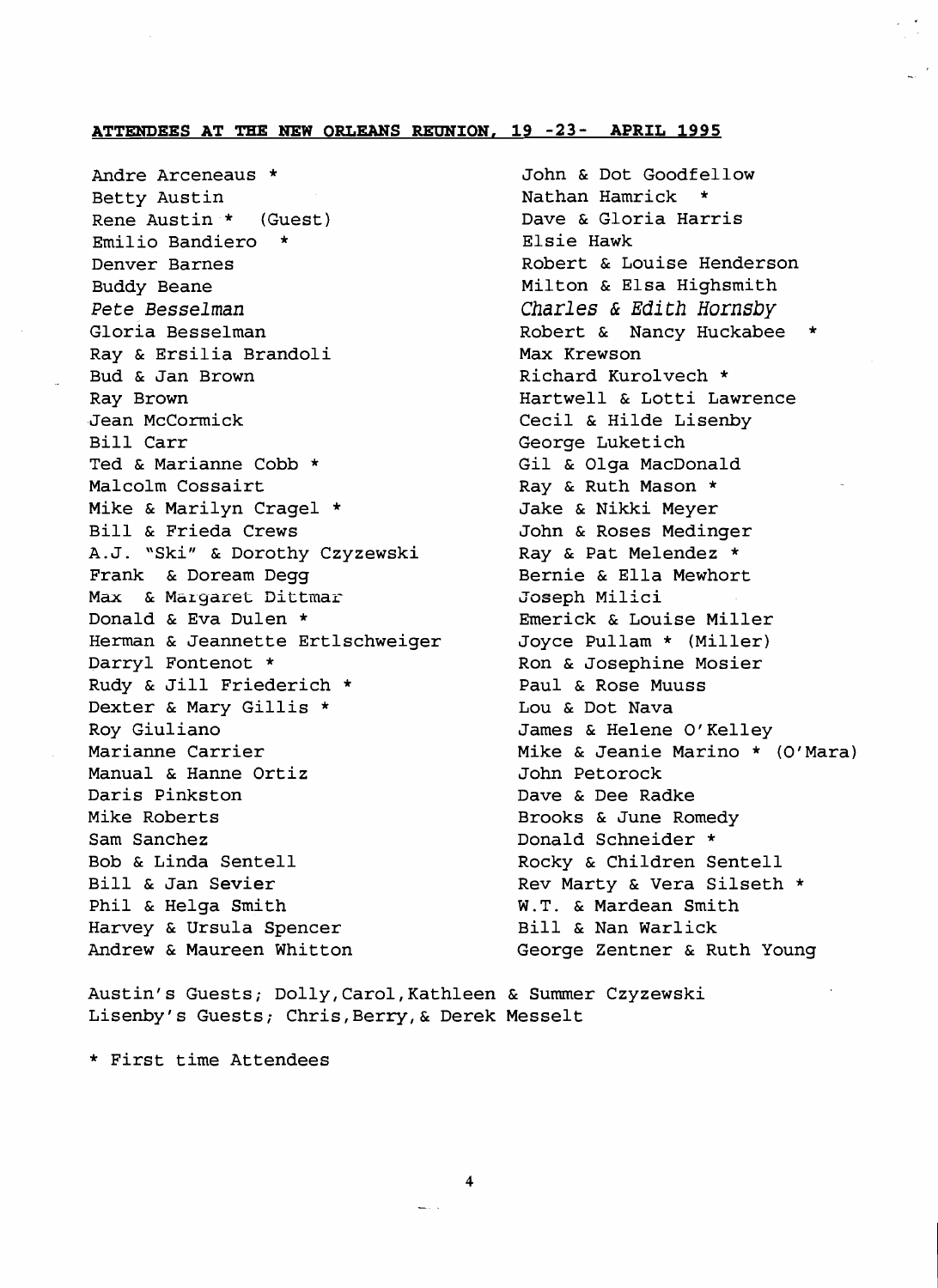#### **THE PRESIDENT'S CORNER**

 $\cdot$  .  $\cdot$ 

 $\mathbf{A}$ - 78

> It was fun in New Orleans, but it is good to be home again. Rose and I were gone 6 weeks - 2 whole weeks in New Orleans - and now are busy getting caught up at home.

Not everything was perfect at our reunion, but everyone there was determined to have a good time. I thank those who gave me words of encouragement during the week. I really enjoyed meeting all of you. I found everyone was very generous and in a reunion mood!

I received a great deal of support to host the reunion and I thank one and all. Our two Board meetings and our general membership meeting went well too. We settled all of our old business and put the discord of the past behind us once and for all. The inner dissention was also gone and we were back to a bunch of ex-soldiers celebrating our stay in the 97th.

My congradulations to Harvey Spencer on being elected Vice President and to Dave Radke, Andy Whitton, and Don Highsmith - our new Board members.

My thanks to Milt Hoopman, Bud Brown, and Joe Buccolo for their service as Board members. It was the support of the Board that helped make our reunion such a success.

We made some changes to our By-laws and our Editor and Board Member Bill Crews will outline those in this newsletter. Every change made sense and improved the Association.

Bud Brown recommended that we make available a lifetime membership as an option to our members. The cost would be \$100.00 and could be paid all at once or in installments. More on this from Dave Harris. When he gets the finishing touches put on this subject, he will publish it in the newsletter going out before the end of the year.

We also agreed that association funds could be used to publicize minireunions. These are very popular and I recommend you try to attend one soon! One of the big advantages that I hear about a mini is there are no meetings!! Nothing but fun!

The SOP for the CP room that John Medinger and Bernie Mewhort authored was adopted without change. Essentially we decided that the operation would be up to the reunion host. No association funds can be used to support the CP and the beverages, food, and any other items left over will be sold at the end of the reunion and those funds go into the association bank acount. We did this in New Orleans and it worked fine.

Sam Sanchez gave us an update on Corpus Christi and we are all looking forward to next April. Sam says the trip will be worth it. I can tell you that I am looking forward to it because Sam will be in charge and all I have to do is relax and enjoy myself. However, there will be meetings.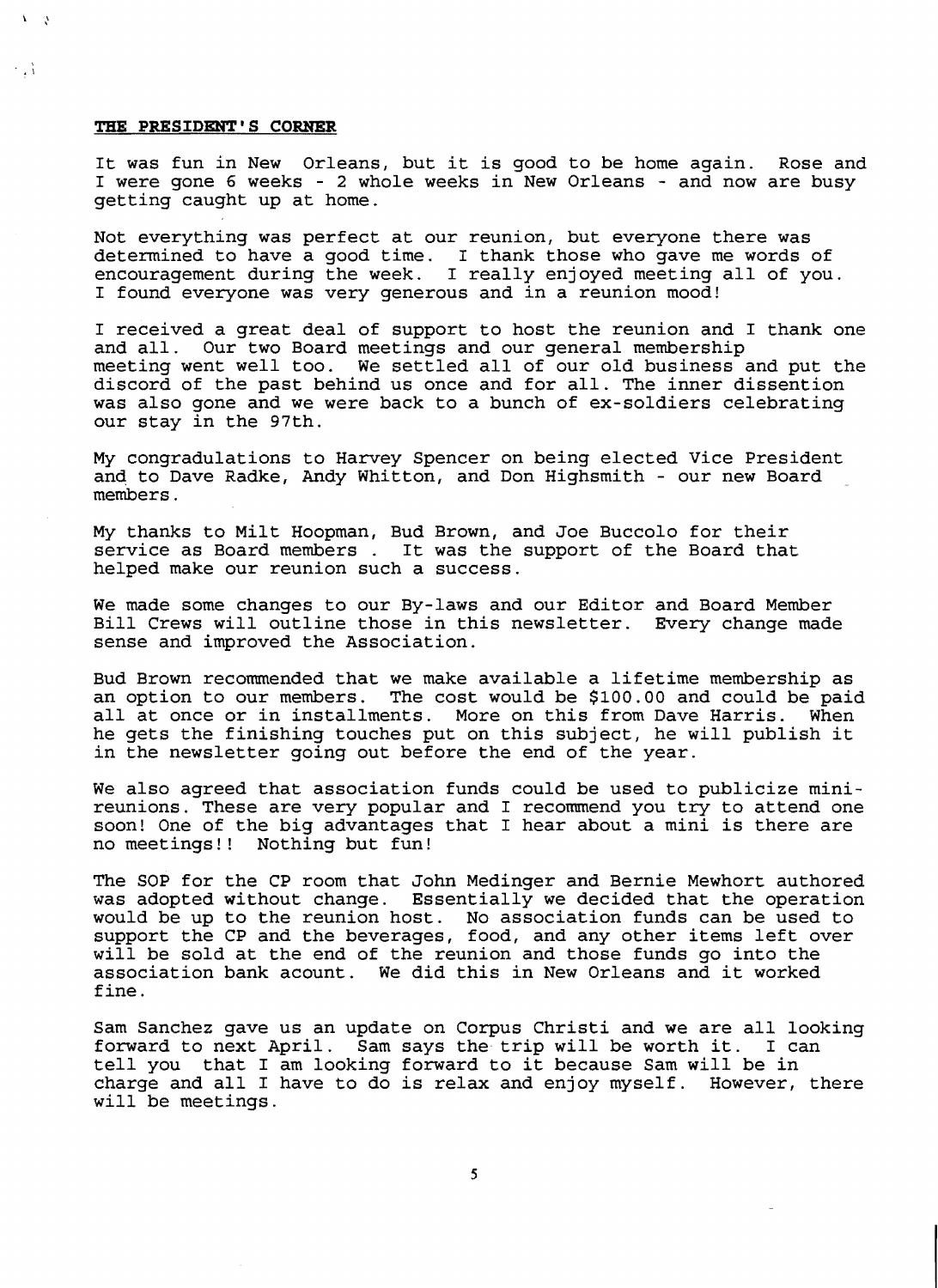The idea of Area Coordinators was dropped.

We are still working on a site for reunion 1997. I am putting together a package for Colorado Springs and Bud Brown is exploring California and Laughlin, Nevada. More on that in later newsletters.

Our association is in the best shape ever!! We are financially sound and we have put away the personality disorders that distracted us recently. Gil MacDonald has provided sound advise and counsel and has helped us get back to an association that puts the members first, not personal egos.

It was especially heartening to see 12 first time attendees in New Orleans!! Many there were from my era in the 97th (56-60). We are hoping to see many more in Corpus Christi in April 1996!

Feel free to call our toll free number 1- 800 978-4270, then 97 when prompted, or our fax line at (804) 464-0513 or you can call or fax me at  $(719)$  390 - 7274.

Tried and True! !

PAUL MUUSS

#### **ASSOCIATION FUNDS FOR MINI REUNIONS**

The Board of Directors recommended and the general membership approved the use of association funds for the purpose of advertising and advising of mini or regional reunions that members may persue. Funds will be used only for the purpose of informing members of the meeting(s) i.e. *i* postage, and reproduction of flyers, etc. Request for funds may be sent to the Treasurer for disbursement.

#### **ELECTION OF OFFICERS**

At the general meeting, election of association officers were as follows:

Paul Muuss - unanimously acclaimed President 1996 - 1998 Harvey L. Spencer - elected Vice - President 1996 - 1998 Milton D. Highsmith - elected to fill unexpired term of Bd Director Milton Hoopman who resigned for<br>health reasons, 1995 - 1996 health reasons, David L. Radke - elected to fill vacancy on Board 1996 - <sup>1998</sup> Andrew Whitton - elected to fill vacancy on Board 1996 - <sup>1998</sup>

Note: Those candidates not elected this term will remain on the ballot that will be used at the 1996 reunion election of officers.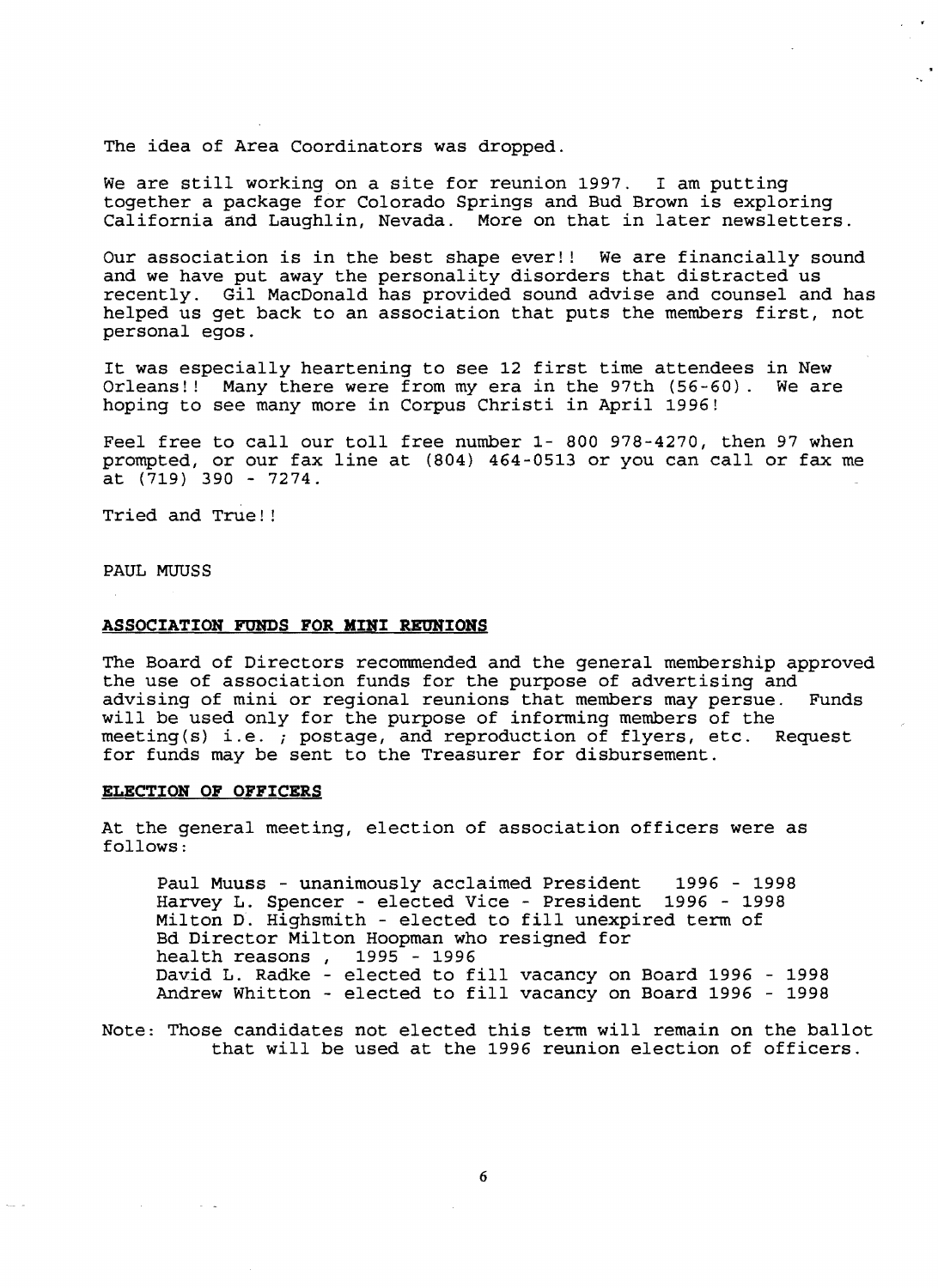#### **REQUEST FOR PHOTOS**

-, ,

بي .

Joe Milici, Association Historian and recorder, is looking for photos or negatives of the New Orleans reunion for the Association photo album. As you clean up your trip memorabilia, please send the excess to Joe.

#### THE PHANTOM REPORT



We are all most thankful for our Chaplain Marty Silseth's prayers and words prior to our meeting and Banquet. His mention and prayers for those who perished in the Oklahoma City disaster were most welcome. Our Chaplain brought to our attention the efforts the 97th played in feeding thousands of people shortly after WW II in Bamberg, Germany.

Another successful reunion and all can be attributed to one man, our President Paul Muuss. After the unexpected resignation of our former President John Truffa, Paul picked up the Ball and Scored. We are all thankful to Paul for his total all out effort. In addition, Paul proved to be a great Master of Ceremonies.

We wish the new Board success.

Herman Ertlsweiger was responsible for counting the votes for our Board. Did anyone notice the two Dog Robbers Herman had worling for him? Medinger and Mewhort. (Also known as the M&M Boys. Those two haven't pulled a detail since Eisenhower was a cadet.)

Bud Brown was heard to say "I'm not pulling this detail when we get to Corpus Christi." Apparently Bud had the detail to watch Dave Radke. Radke did a number on the Hotel Bar as only Dave can do. How he lived through Wednesday with his hangover is beyond comprehension? I'll have to ask Sam Sanchez who has the Radke detail in Corpus Christi.

Some of our River Boat Gamblers left the boat a few pounds lighter. Bob Henderson was heard to say "I was doing alright, but my wife kept skimming my profits."

We were all happy to see and meet a number of Denver Barnes troops from Wire Company of the late fifty fame. Sorry they didn't get to play Golf, but the Golfers were on the course when they arrived.

Speaking of Golf, Ray Melendez was said to hit a pretty long ball. Carr and Alverado are going to have to sharpen their game to beat Ray. Jack Grose is sitting on his Big Fat in Marion,IN saying I can beat Get off your Big Fat Jack and prove it. Lets vote Ray as Chairman of the Golf Committee for Corpus Christi as Carr left a lot to be desired.

Rudy Friederick, the former TI&E man of Radio Company (51-52), showed up on his Big Red Cycle. It was good to see Rudy and meet his wife Jill. Rudy is known as the foremost authority on the Medal of Honor. He is the author of the book, Medal of Honor Citation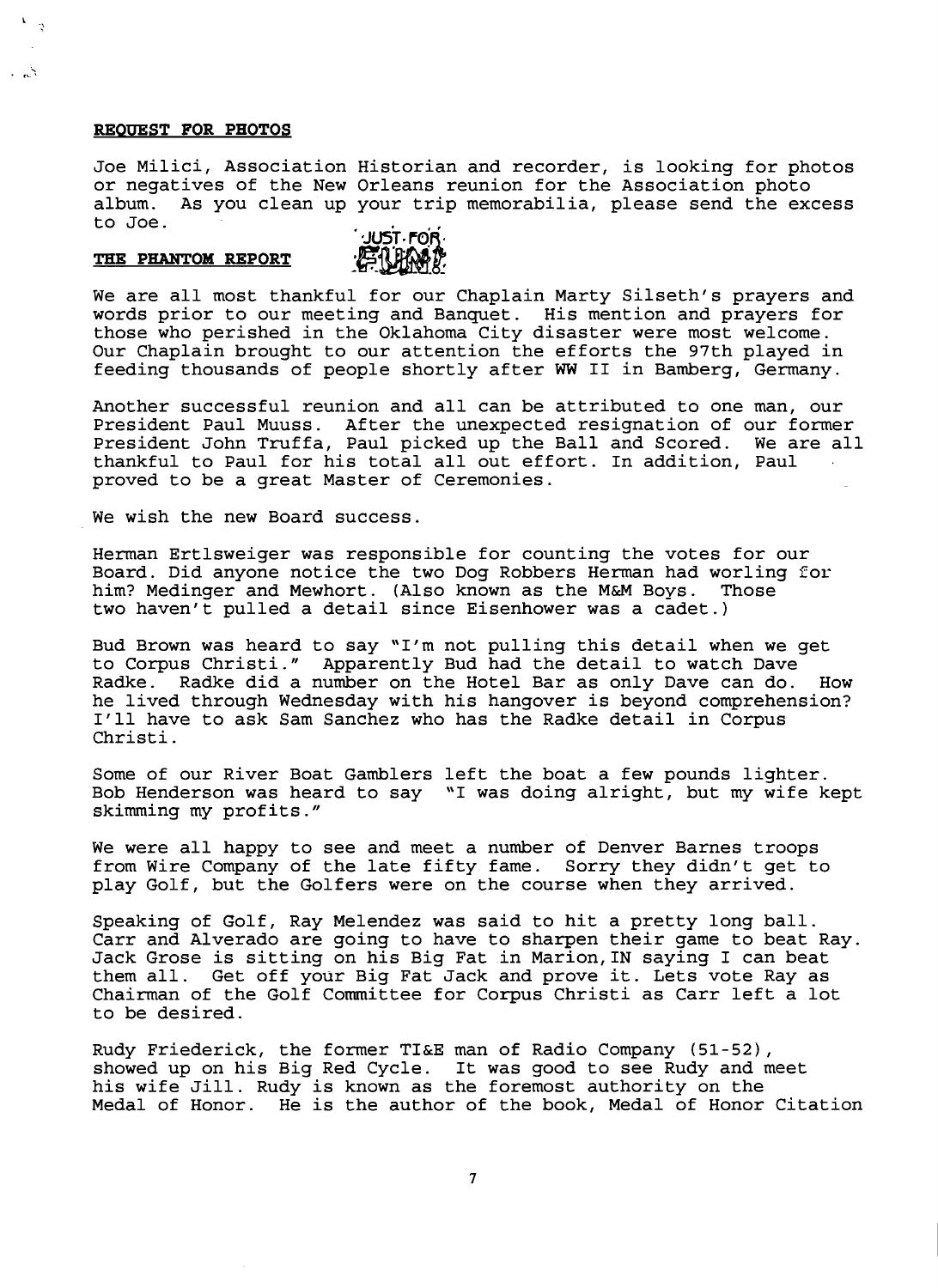We can't sign off without thanking Denver Barnes and Bob Sentell for operating and providing refreshments in our CP room.

THE PHANTOM KNOWS

#### **STEVE FORREST**

 $\sqrt{3}$ 

÷.N

Information has been received that the actor "Steve Forrest" , brother of actor Dana Andrews served as a member of the 97th Signal Bn during WW II. Request that anyone who may reside in or near Southern California attempt to locate this former member so that we may notify him of our association and reunions.

**CHANGES, DELETIONS, ADDITIQNS, ETC TO THE MEMBERSHIP ROSTER.**  Make corrections listed below to your current membership roster of January 1995:

#### ADDITIONS TO ACTIVE STATUS.



Robert C. Niehoff William H. Facemire Filemon Delgado 5725 N. 86th PI Lois Facemire Maria Delgado Milwaukee, WI 53225 726 Smith Mill Road PO Box 122 414 463 9627 48-51 Cecilia, KY 42724 Maricopa, CA 93252 B Trp Lineman 802 862 9838 50-52 A Trp (football) Eileen Niehoff

Bn Commander Company C Company C Hq Co Rad Repr

James H Partridge Elana Partridge 68 Hill St Leominister, MA 01453 508 537 2769 51-53 ROC

Samuel F. McNeil Jr Robert V. McKevitt Theodore F. Telcher Eileen McNeil Mary Ann McKevitt Elizabeth TeIcher Box 357 7769 Soputhbreeze Dr 2403 Landover Blvd 814 427 2859 62-69 916 688 1236 89-92 904 686 1616 42-44

Big Run, PA 15715 Sacremento, CA 95828 Spring Hill, FL 34608

### **ADD TO INACTIVE ROSTER.**

 $\Delta \omega = 0.1$ 

المستحدث

214 517 4377 61-64 Hq and A Co  $67-70$ 

William K Casteel David Cohen Norman Dietz Roswitha Casteel 1300 C NW 29th Ave HC 2, Box 7317 6406 Abilene Court Delray Beach, FL 33445 Palmer, AK 99645 Plano, TX 75123 45-46 907 745 3735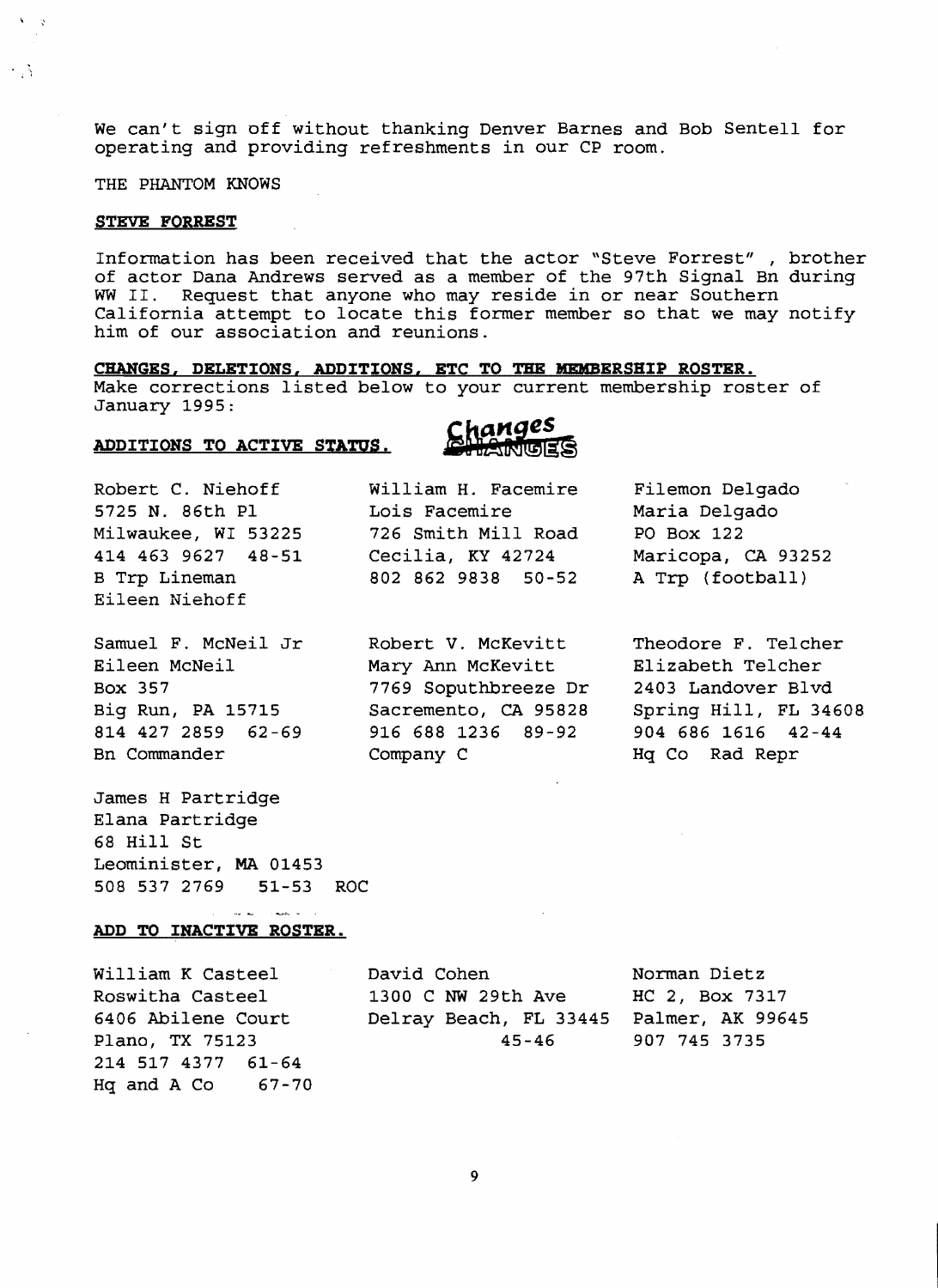Richard A. Koziol Vernon Kvernum Stephen A. Sikorsky Delores Koziol 1325 23rd Street Patricia Sikorsky 1504 Spicewood Drive West Williston, ND 3955 Mill Road Mesquite, TX 75181 701 572 2401 58801 Seaford, NY 11783 214 222 1093 61-65 516 783 9116 65-66 Hq and B Co Cook Company B

Richard E. Webb Emma Webb 813 Gonsales Dr Dothan, AL 36301 334 793 1814 80-82 Bn CSM

#### **CHANGE OF ADDRESS**

Magdalene Bohanon, 4228 Alverado Dr, Ft Wayne, IN 46816-1606 Fred C. Ford, RR2, Box 58 Speedwell, TN 37870 Raymond Brown, 53 N. Rhea Rd, Tempe, AZ 85284 George Zentner, 203 Cape Circle, Panama City Beach, FL 32413 Wilton H. Adkins, 10719 County Rd 156, Savannah, MO 64485 Jack N Hayes, 225 140th St SW, Everett, WA 98208

#### **OTHER CHANGES**

Donald Umatum, not Umatom Keasler 1946 - 48, not 63 - 64 Cragel, Tel area code 810

ADD to ASSC Roster: Mrs. Robert Mask, Mrs Maria Winters, Mrs. Charles Sturgis

SICK CALL: Angelo "Greek" Demopolis,

#### **LAST RETREAT**

Robert-Mask-3 Mar 1995 Harry Winters 4 April 1995 Donald W. Weatherman August 1994 Charles C. Sturgis 28 May 1995

#### **EDITOR'S NOTE**

It has been brought to my attention that our current policy of just listing our deceased comrades in the Last Retreat column bears some

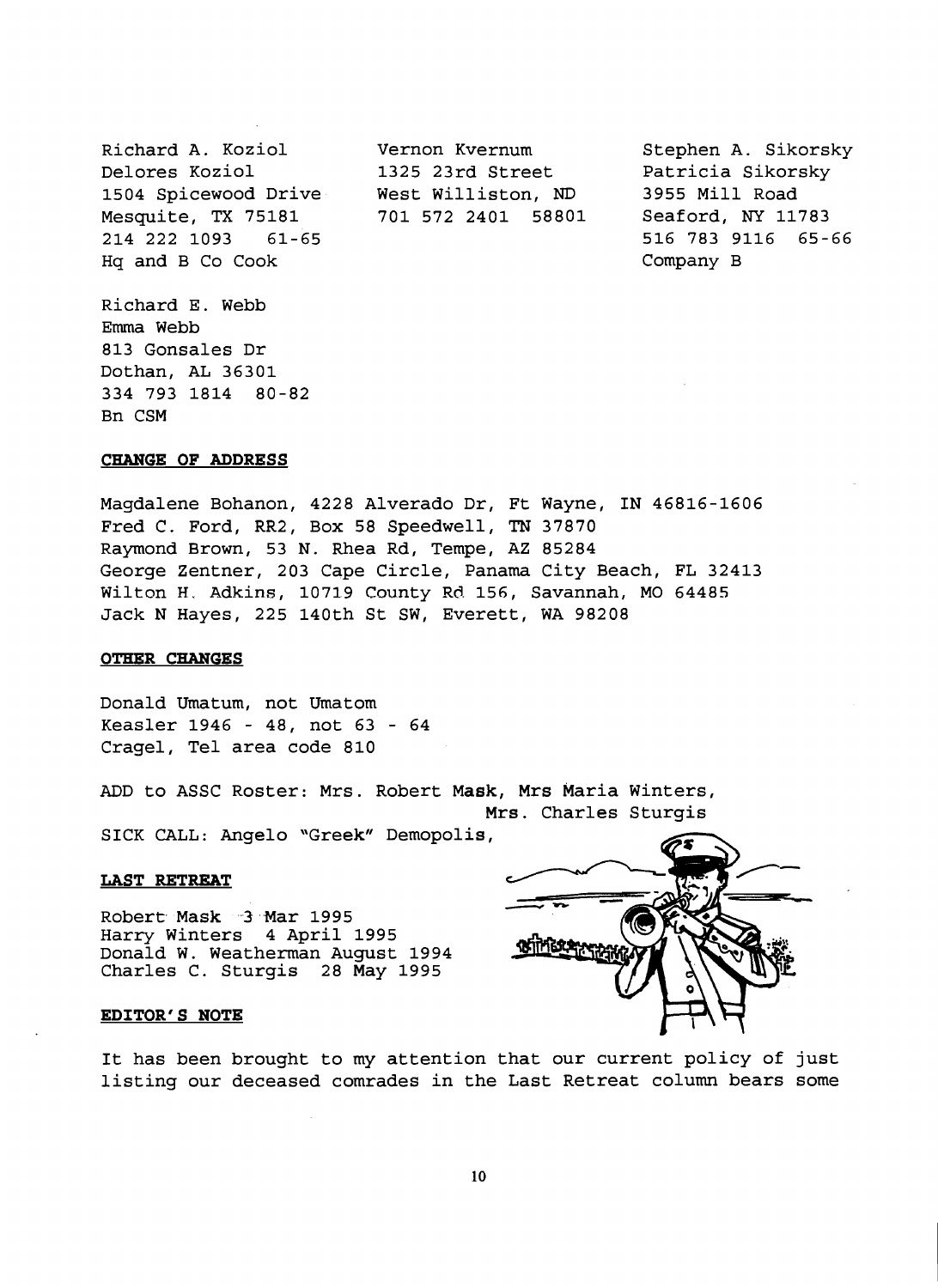reconsideration. Therefore, if any member wishes to eulogize any of our former members and feels that they have given more to the 97th than just to have their names placed on a roster, please write a few good words about the person and his service to the Association and the 97th and send them to the Editor for review and publication in the next edition of the Communicator. (Thanks Bill)

#### **BY-LAWS UPDATE**

At the General Membership meeting in New Orleans the following changes to the Association By-laws were discussed and approved by the membership:

1. Section IV Membership. Delete 2nd and 3rd sentences and Item 5 Membership Committee. replace with:

Request for membership shall be submitted to the secretary along with the requisite dues. The Secretary will validate the status of the application, update the roster, and notify the Board of Directors.

2. Section V Officers, Add as Item 9:

Item 9. Vice President. The Vice President shall maintain cognizance of all pertinent Association activities and in the absence of the president act in his stead. Further, the Vice President shall assume the ex-officio leadership of all standing committees acting for the President.

#### **COOKBOOK**

A letter from the Millers and an order form for the Tried and True Cookbook are on page 12. A blank form to use in providing additional recipes for the cookbook is at page 13.

#### **FORMS**

A Dues Form and Change of Address Form is at page 14.

#### **97TH PARAPHERNALIA**

A price list of the several items of 97th paraphernalia sold by Sam Sanchez at previous reunions is at page 15. Members desiring to purchase these items please contact Sam.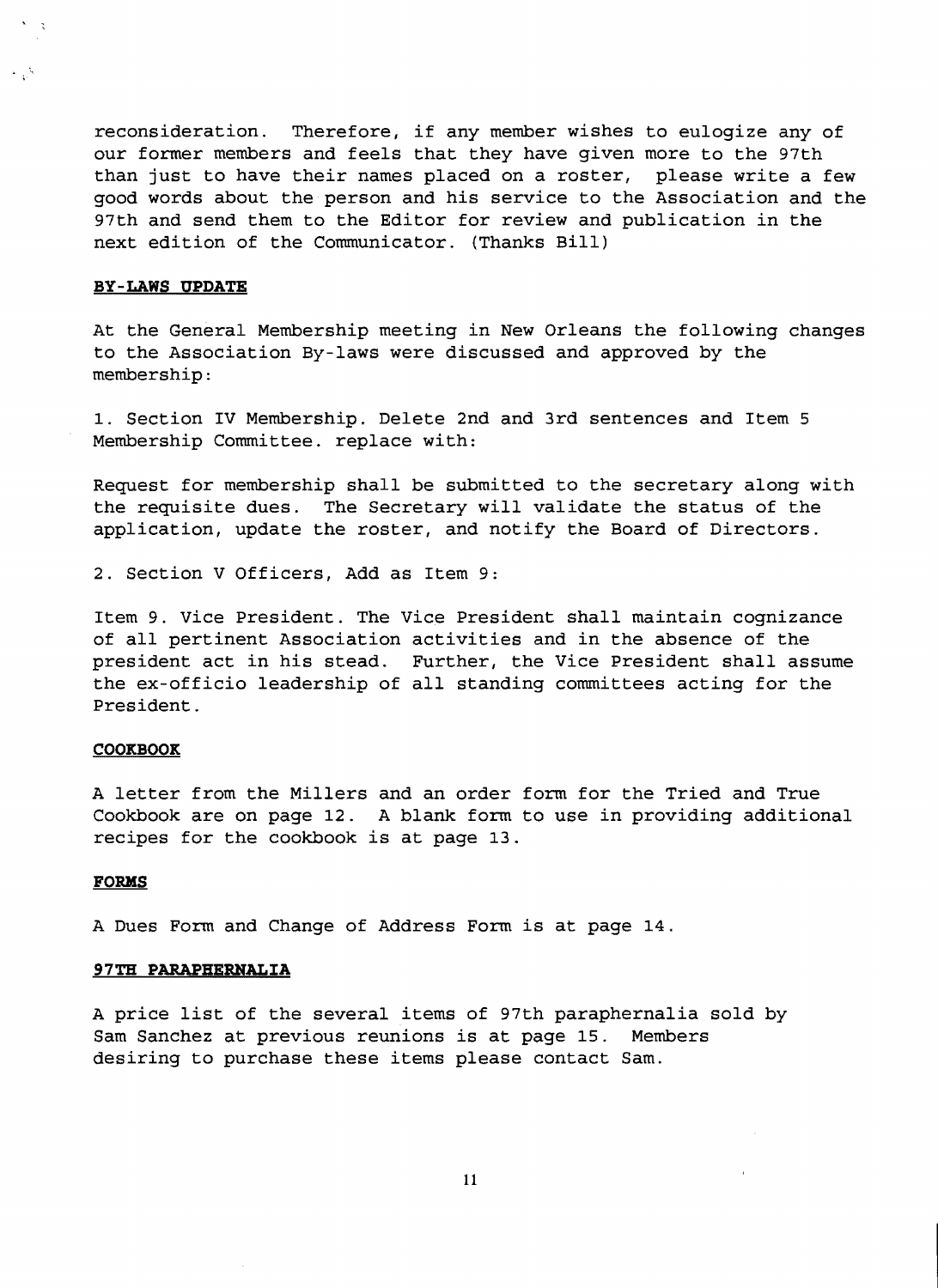#### "Tried and True' Cookbook News

What a surprise for Emerick and me to receive an award for our work on the cookbook. The praise really goes to all of you who sent your recipes in and bought the cookbooks. We want to follow through with Joe Hilici's suggestion that we add recipes from other members to the book. A recipe form is attached. Please, all of you folks who have not yet sent a favorite recipe, send in at least one of your very favorites. We will check on getting them printed and added to the book. Also, remember that we still have several books for sale. Send your recipes and orders to us at the address below.

> "TRIED AND TRUE" Emerick and Louise Hiller 2501 Laverne Drive NW Buntsville,AL 35810

We will see that your cookbooks are mailed to you as soon as we receive your order. Remember, any profit goes to the treasury of the 97th.

| Shipping and handling per book 2.50 Total |  |
|-------------------------------------------|--|
| Amount of check remitted Grand Total      |  |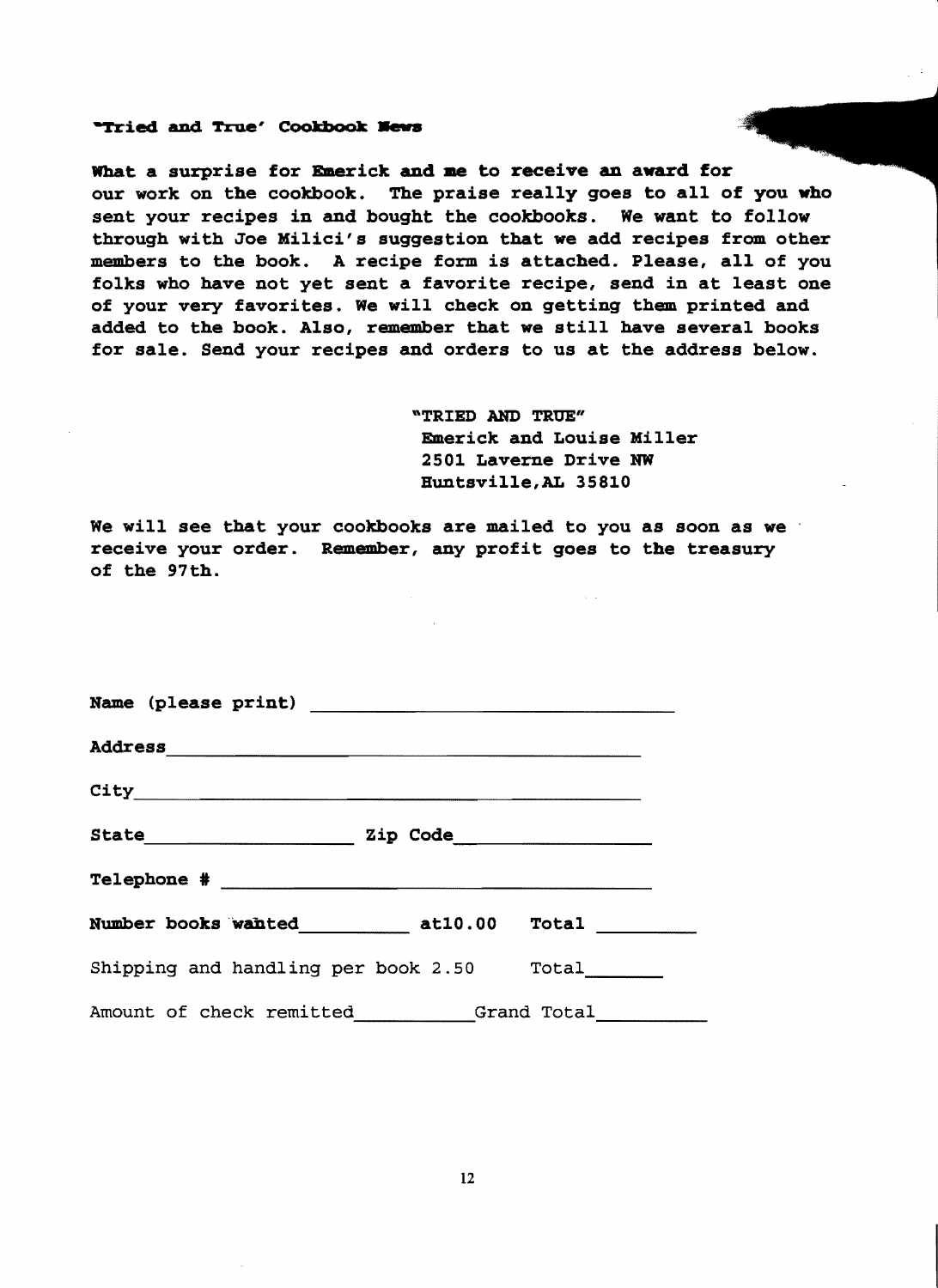# "TRIED AND TRUE"

# Recipes From Members and Friends of The 97th Signal Battalion Association

(Please type or print plainly) Only one recipe per page

RECIPE TITLE

 $\frac{1}{2}$ 

 $\mathcal{L}/2$ 

Please us these abbreviations: tsp., tbsp., c., pkg., oz., pt., qt., lb.

.<br>In the contract of the contract of the contract of the contract of the contract of the contract of the contract

# **INGREDIENTS**

METHOD

SUBMITTED BY:<br>SEND TO: Louise H. Miller<br>State: 2501 Laverne Driv **State: 2501 Laverne Drive NW** Huntsville, AL 35810

Please type or print name legibly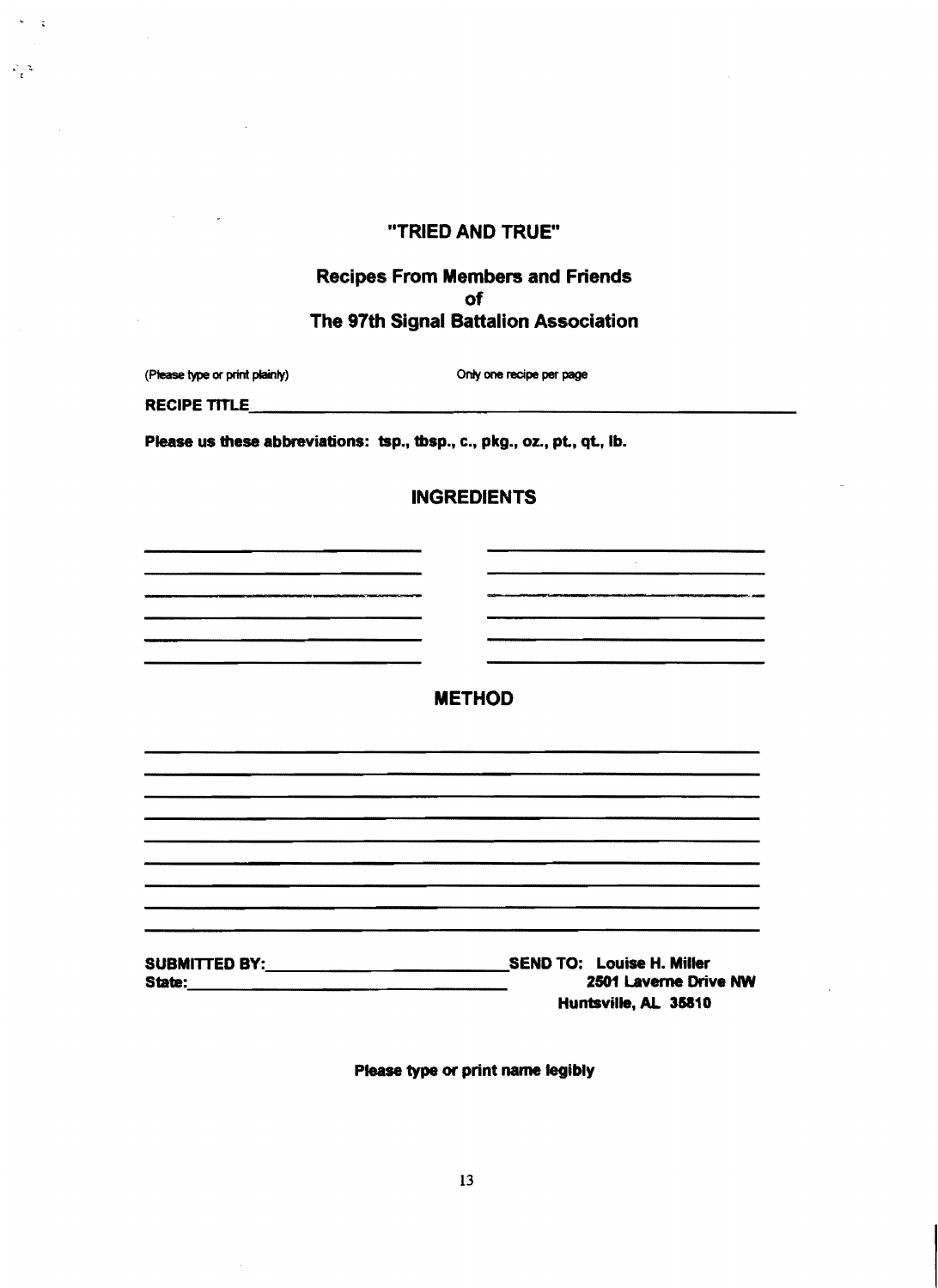# **FORMS**

 $\mathcal{L}^{\text{max}}_{\text{max}}$  , where  $\mathcal{L}^{\text{max}}_{\text{max}}$ 

 $\sqrt{2}$ 

Members may use the forms (coupons) below to pay dues or when making a change of address.

| Enclosed please find my check to renew/pay my yearly/lifetime dues.                                            |
|----------------------------------------------------------------------------------------------------------------|
| Mail to: Dave Harris<br>Dues: \$10.00 per year or \$100.00<br>Lifetime                                         |
|                                                                                                                |
| Dues for 1996 _____, 1997 _____, 1998 _____ Other ______                                                       |
| Lifetime _________ Installment No. if less than full amount _______                                            |
| Amount Enclosed: \$                                                                                            |
|                                                                                                                |
|                                                                                                                |
| Change of Address Notification                                                                                 |
| Mail to: Dave Harris, 3608 Dupont Circle, VA Beach, VA 23455<br>Bill Crews, P.O Box 1923, Gig Harbor, WA 98335 |
|                                                                                                                |
|                                                                                                                |
|                                                                                                                |
|                                                                                                                |
|                                                                                                                |
| It is imperative thay members keep both the Secretary and Editor<br>informed of their current address.         |